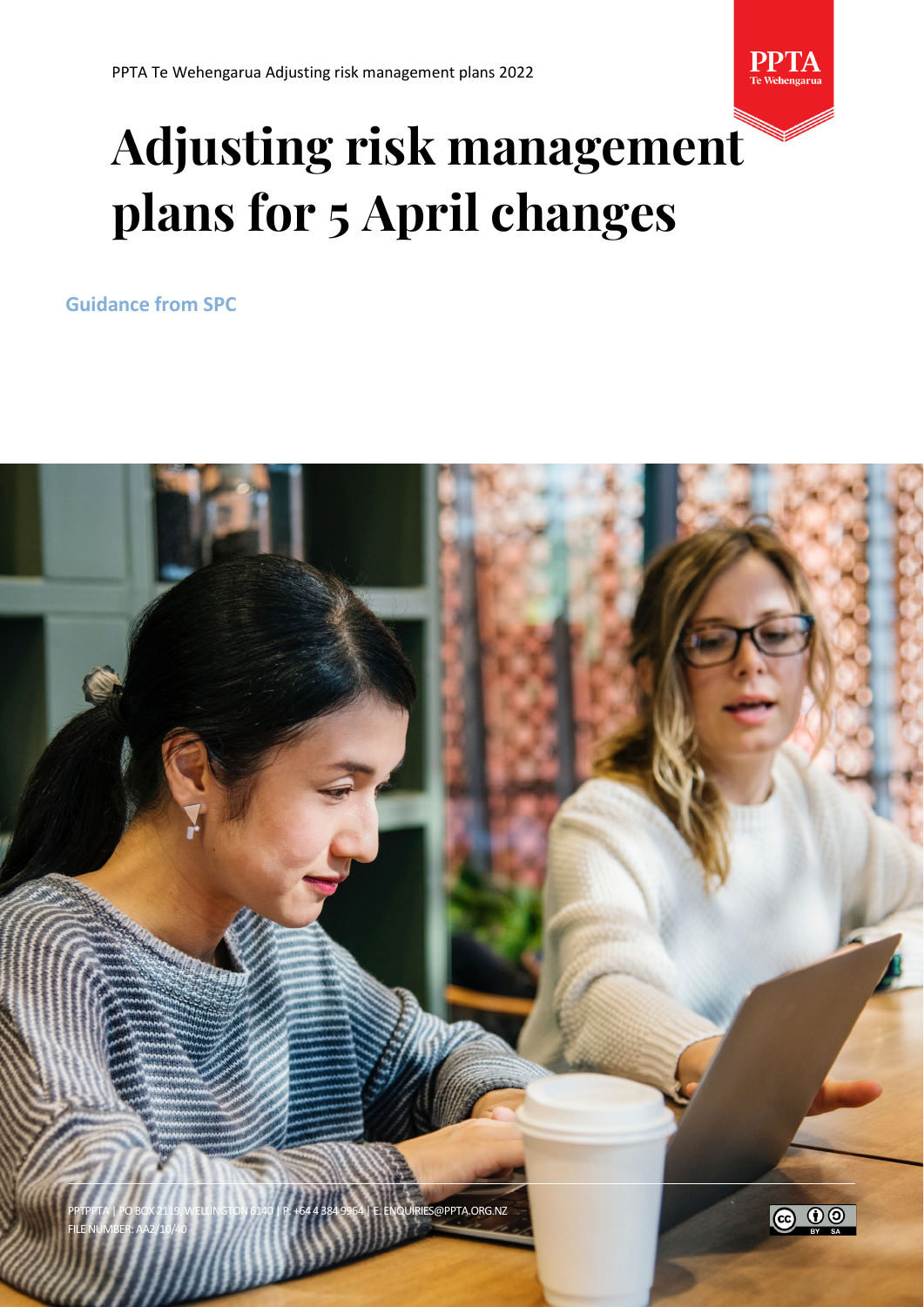# **Adjusting risk management plans**

April 5 marks the changes to mandates and traffic light settings. It is not itself a deadline for actions.

#### **Key changes**

· The possibility of unvaccinated staff working on site. (Having unvaccinated students on site is not a change.)

- Up to 200 at indoor gatherings at Red
- · Unlimited outside gatherings at Red

### **Reviewing your risk management plans and health and safety policies**

1. Take your time – aim for start of term 2 readiness.

If necessary you can have unvaccinated staff asked to work from home until the process is completed.

2. Follow a robust and objective process.

3. Use what you currently have in place to review risks and identify controls and use [WORKSAFE guidance\)](https://aus01.safelinks.protection.outlook.com/?url=https%3A%2F%2Fwww.worksafe.govt.nz%2Fmanaging-health-and-safety%2Fnovel-coronavirus-covid%2Fcovid-19-controls-at-work%2F&data=04%7C01%7Crwilletts%40ppta.org.nz%7C97e53c7e3cdd405e768608da15c74426%7Cbb73acb6db954157bba1421b0e7442d7%7C0%7C1%7C637846242837096640%7CUnknown%7CTWFpbGZsb3d8eyJWIjoiMC4wLjAwMDAiLCJQIjoiV2luMzIiLCJBTiI6Ik1haWwiLCJXVCI6Mn0%3D%7C3000&sdata=tTmMJgah8enZCqjSlW1B8WVw0SsZNTTDZpd4W4Vh%2BFo%3D&reserved=0)

4. The school's duty of care is to eliminate as far as reasonably practicable, and where elimination is not reasonably practicable to minimize risks as far as reasonably practicable.

5. Consult with your health and safety committee/representatives and people who may be directly affected (unvaccinated staff, staff with underlying health issues or vulnerable family members, and offer the opportunity for consultation with other staff, including those who are on leave as far as practicable.

6. Consider how possible scenarios might be handled to minimise risk of transmission and where current practices may need to be supplemented or adjusted. e.g.

- a. Unvaccinated staff appointed or returning
- b. Staff working with high needs students who are immunocompromised
- c. Staff who are immunocompromised.

Assessing the risks in the new Red phase, requires the Health and Safety committee, or its equivalent, in each school to:

1. Principal checks and updates any new student and staff personal health data and medical advice for specific risks to be managed.

- 2. Check/Review current measures in the school for hygiene and air quality in all settings:
	- · information communicated.
	- · cleaning of surfaces
	- · Hand hygiene sanitisers
	- · Mask wearing
	- air monitoring and ventilation
	- · physical distancing, reduced mass gatherings

3*.* Assess external risk levels of local community Covid vaccination rates. (Your community vaccination rates can be found here: [Map of COVID-19 vaccination rates in New](https://aus01.safelinks.protection.outlook.com/?url=https%3A%2F%2Fcovid19.govt.nz%2Fnews-and-data%2Fcovid-19-vaccination-rates-around-new-zealand%2F&data=04%7C01%7Crwilletts%40ppta.org.nz%7C97e53c7e3cdd405e768608da15c74426%7Cbb73acb6db954157bba1421b0e7442d7%7C0%7C1%7C637846242837096640%7CUnknown%7CTWFpbGZsb3d8eyJWIjoiMC4wLjAwMDAiLCJQIjoiV2luMzIiLCJBTiI6Ik1haWwiLCJXVCI6Mn0%3D%7C3000&sdata=tkmU253oDfDzEabXnq2OQ0jQI30QomeHzgl4QyupJnQ%3D&reserved=0)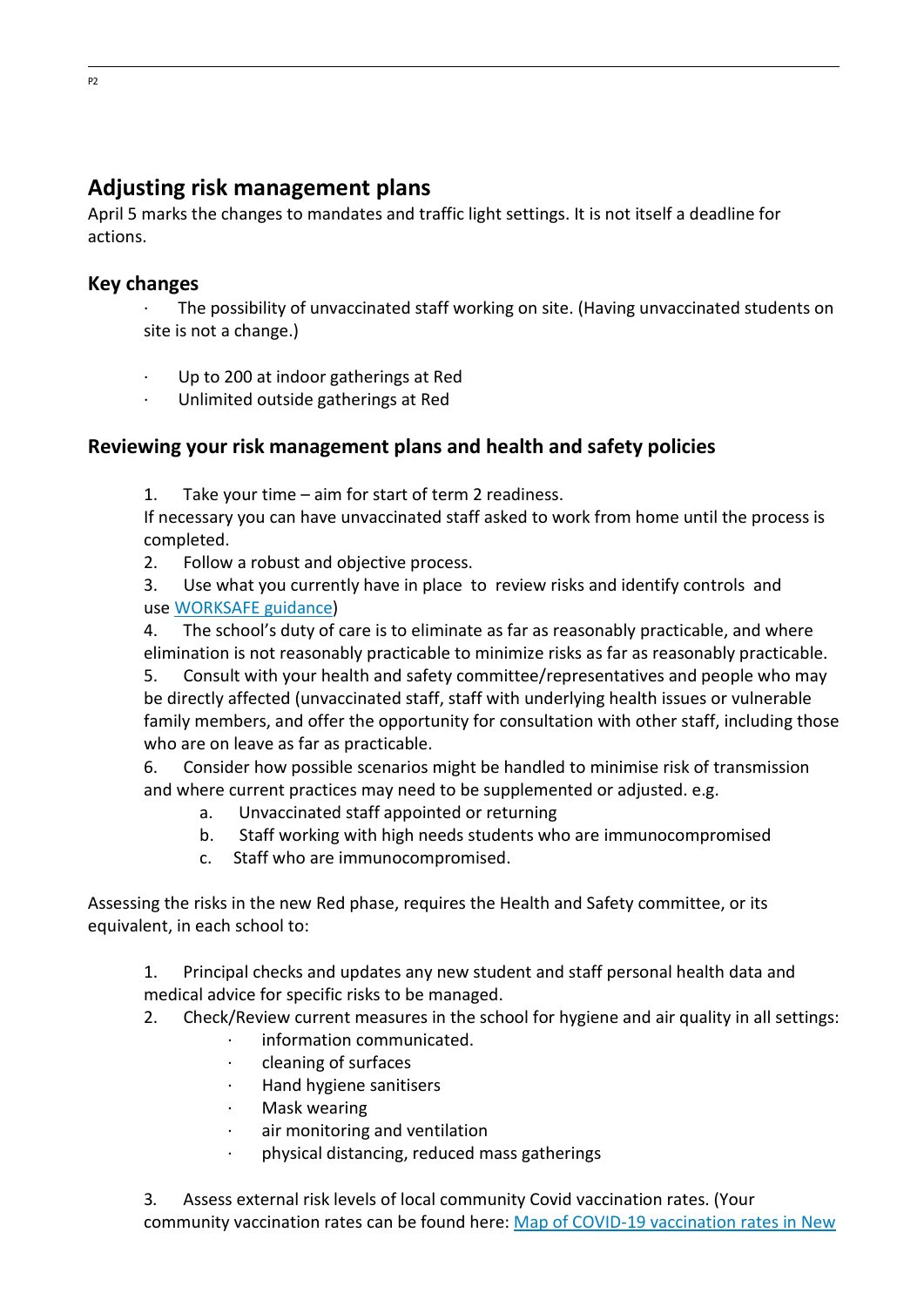[Zealand](https://aus01.safelinks.protection.outlook.com/?url=https%3A%2F%2Fcovid19.govt.nz%2Fnews-and-data%2Fcovid-19-vaccination-rates-around-new-zealand%2F&data=04%7C01%7Crwilletts%40ppta.org.nz%7C97e53c7e3cdd405e768608da15c74426%7Cbb73acb6db954157bba1421b0e7442d7%7C0%7C1%7C637846242837096640%7CUnknown%7CTWFpbGZsb3d8eyJWIjoiMC4wLjAwMDAiLCJQIjoiV2luMzIiLCJBTiI6Ik1haWwiLCJXVCI6Mn0%3D%7C3000&sdata=tkmU253oDfDzEabXnq2OQ0jQI30QomeHzgl4QyupJnQ%3D&reserved=0) or here: [COVID-19: Vaccine data | Ministry of Health NZ.](https://aus01.safelinks.protection.outlook.com/?url=https%3A%2F%2Fwww.health.govt.nz%2Fcovid-19-novel-coronavirus%2Fcovid-19-data-and-statistics%2Fcovid-19-vaccine-data%23download&data=04%7C01%7Crwilletts%40ppta.org.nz%7C97e53c7e3cdd405e768608da15c74426%7Cbb73acb6db954157bba1421b0e7442d7%7C0%7C1%7C637846242837096640%7CUnknown%7CTWFpbGZsb3d8eyJWIjoiMC4wLjAwMDAiLCJQIjoiV2luMzIiLCJBTiI6Ik1haWwiLCJXVCI6Mn0%3D%7C3000&sdata=%2FHZnrVDC0LVaVCBvOlXq1ijrZrCyKRnKTzcA4gk606Q%3D&reserved=0) *(Open the first spreadsheet "COVID-19 vaccination data through xx xxx 2022". Go to the tabs 'TLA' and 'SA2 All Ethnicities' or 'SA2 Māori and Pacific Peoples'.)*

- 4. Assess internal school vaccination rates.
- 5. Assess percentage of staff who are fully vaccinated where known.

If all the physical risk levels are covered, but there is high anxiety, that would lead to a response involving:

- tailored communications to different audiences, using expert teams in the staff (and possibly the student body) to be the knowledgeable go to resource people on a given topic,
- e.g mask wearing, vaccinations or ventilation
- EAP support.

**General mitigations -** General hygiene, mask wearing, and social distancing will address most scenarios.

- · *Staying away if unwell and getting tested*
- · *Monitoring for symptoms and asking those unwell to go home Use RATs where available.*
- · *Using well-ventilated spaces and air testing.*
- · *Good hygiene and cleaning communications as well as equipment hand sanitisers etc.*
- · *Encouraging and supporting staff and eligible students to get vaccinated including booster doses*
- · *Masks required for children, students and staff in years 4 and up, when indoors (unless exempted)*
- Limiting onsite visitors to only those who are essential
- · *Limiting large gatherings*
- · *Holding higher-risk activities outdoors, where possible*

*Young people with multiple chronic conditions and staff who have an [underlying medical condition](https://aus01.safelinks.protection.outlook.com/?url=https%3A%2F%2Fcovid19.govt.nz%2Fprepare-and-stay-safe%2Fpeople-at-higher-risk-of-severe-illness-from-covid-19%2F%23who-is-at-higher-risk-of-covid-19&data=04%7C01%7Crwilletts%40ppta.org.nz%7C97e53c7e3cdd405e768608da15c74426%7Cbb73acb6db954157bba1421b0e7442d7%7C0%7C1%7C637846242837096640%7CUnknown%7CTWFpbGZsb3d8eyJWIjoiMC4wLjAwMDAiLCJQIjoiV2luMzIiLCJBTiI6Ik1haWwiLCJXVCI6Mn0%3D%7C3000&sdata=M2Cxy%2BHasnmF291Tvm8vhqA45275vtU3PFFOvZwdJBw%3D&reserved=0) which puts them at higher risk from COVID-19, regardless of their own vaccination status should*

- · be *encouraged to seek advice from a health professional about how to best manage risk*
- · *develop an individual plan to support safety onsite, with the principal.*
- · *be encouraged to wear a medical-grade mask when indoors regardless of year level and as required when at Red for staff.*

*For those roles requiring regular close contact with young people at higher risk when indoors, there may be a recommendation for the position to be filled by vaccinated staff, after other risk reduction options have been investigated and found to be insufficient. Such a recommendation would require all other mitigations for high-risk situations to have been considered and objectively found to be inadequate. They are likely to be justifiable only for those in roles which require engagement with students at high risk.*